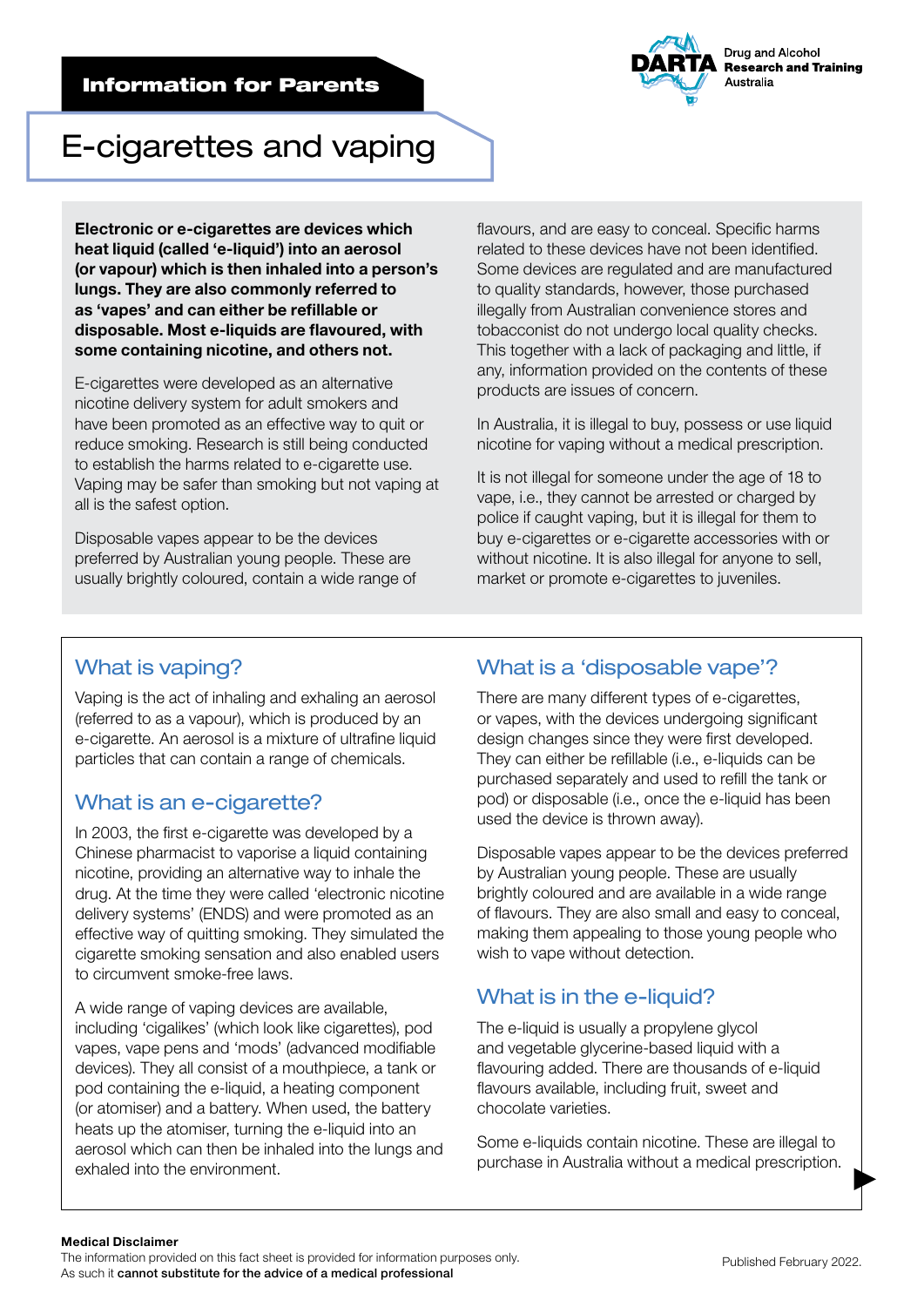#### E-cigarettes and vaping

There are also products that contain THC oil. THC is the main psychoactive component of cannabis.

# Is vaping 'safe'?

There is no evidence to support that vaping is 'safe', i.e., they are completely risk-free.

It is important to remember that vaping is a fairly new phenomenon and, as such, we know little about the long-term harms associated with the use of these devices. As with any new product, it is possible that some harms may emerge over time and it is important that vaping is monitored carefully for any possible adverse effects.

# Is vaping nicotine dangerous?

Nicotine is an addictive chemical and is classified as a Schedule 7 'dangerous poison' in Australia. If prescribed by a doctor it is listed as a Schedule 4 (prescription only) medicine.

Due to it being addictive, once you begin using the drug, it can be extremely difficult to stop.

Vapes were first developed to help people quit smoking because they had become addicted to nicotine. Smokers who try to quit aren't addicted to the smoking, nicotine is the issue. Vaping may have removed many of the smoking-related harms for long-term smokers, but it has also provided young people access to an addictive drug that many of them may otherwise never have tried.

In addition to nicotine, regular tobacco cigarettes contain over 7000 chemicals, many of which are toxic. Whilst vaping may expose you to fewer chemicals than smoking, vaping nicotine is still harmful to health, particularly young people, and is illegal in Australia without a medical prescription.

#### Are there any specific risks associated with disposable vapes?

We know little about the harms associated with the use of the illicit disposable vapes sold in Australia, as research has been conducted on vaping more generally rather than specific devices. There are, however, a number of issues of concern.

Around 90% of all disposable vapes are believed to be manufactured in China, with some factories producing half a million of these devices per day.

These are then shipped around the world. As these are not legitimately sold by Australian companies they do not undergo any local quality checks and, as a result, very little is known about their contents. As they are mass-produced there is little to no quality control and, although rare, there have been reports of defective batteries that have resulted in the devices exploding, causing burns and other injuries.

Disposable vapes bought illegally in Australia do not always come with packaging and, as a result, the buyer has no knowledge of what is contained in the device. The only way of knowing with any certainty the contents of the vape is by conducting expensive testing.

Most importantly, unlike those e-liquids used in refillable devices, it is rare for the disposable vapes most often accessed by young people to provide any information on the concentration of nicotine present in the product. There have been reports of young people experiencing nicotine poisoning after using these devices (i.e., feeling sick and even vomiting for a number of hours), with some even seeking medical help as result. This is more likely to occur if the person is nicotine naïve and has never smoked cigarettes and they do fully recover. Nevertheless, the lack of accurate information on the contents of the product increases the potential risks associated with these devices.

### Are there specific risks associated with vaping for young people?

Some people have strong views on vaping and there has been great debate in the community about the issue. The one thing that is agreed on, however, is that young people should not vape.

Some of the reasons for this include the increased risk of respiratory problems that have been identified, such as worsening asthma and causing cough and lung irritation in non-smokers.

There is also concern around the nicotine used in these devices and the increased risk of nicotine dependence for young people. Animal research has found that nicotine exposure during adolescence, an important period for brain development, is particularly problematic. During the teen years they are at an increased risk of becoming dependent on the drug. Debate continues as to whether young people who have never smoked are more likely to go on to become tobacco smokers if they start vaping.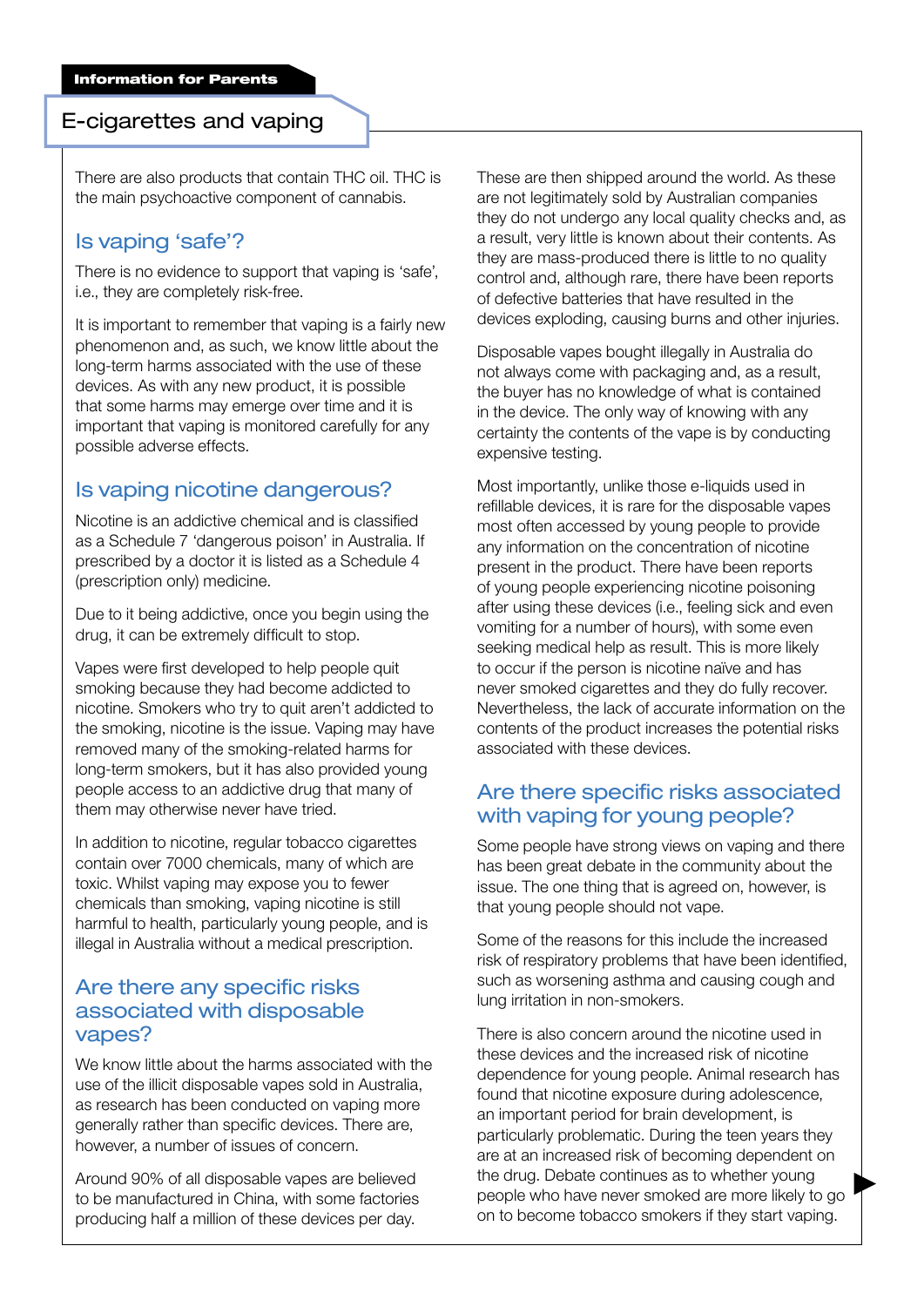#### E-cigarettes and vaping

Most importantly, e-cigarettes are comparatively new devices and we still know little about the potential long-term risks associated with their use. There is already enough evidence, however, to justify putting measures in place to try to prevent young people from vaping whenever possible.

### Do we have a 'teen vaping epidemic'?

There have been a number of media stories suggesting that we are currently experiencing a 'teen vaping epidemic' and that the use of these devices is out of control amongst Australian young people. Although anecdotal evidence suggests that teen vaping has increased in recent years, research shows that the vast majority of Australian teens have never vaped, and most never will. Of those who do, many will experiment and use only once or twice.

Vaping has certainly become an increasing problem for many Australian schools in recent years, with students bringing devices onto the grounds, where they have been bought and sold, as well as used. This has created significant problems and has attracted media attention. Some parents have also come forward to discuss their concerns, with some struggling to assist their child with nicotine dependence linked to their vaping.

Of course, we should be doing our best to prevent young people from vaping but using emotive terms such 'epidemic' is not helpful and does not reflect the available data we have on the use of these devices by Australian teens.

### Vaping and the law

E-cigarettes that do not contain nicotine are legal for sale and use by adults in all states and territories. WA is the exception, with the sale of these devices being illegal in that state if they resemble a tobacco product.

In Australia, it is illegal to buy, possess or use liquid nicotine for vaping without a medical prescription. Even so, until recently people were accessing nicotine devices and liquids from overseas websites. Legislation in this area has now been formalised and since 1 October 2021 large fines have been applied to those who attempt to purchase these products without first getting a prescription from a doctor.

Once a prescription has been obtained vapers can access the products in one of two ways:

- filling the prescription at a pharmacy
- importing from overseas websites using the Personal Importation Scheme, allowing them to import no more than 3 months' supply at a time

#### What about young people, vaping and the law?

The law is confusing when it comes to young people and vaping and does not necessarily assist parents when talking to their teen about the issue.

It is not illegal for someone under the age of 18 to vape, i.e., they cannot be arrested or charged by police if caught vaping (unless their device contains an illicit substance such as cannabis). It is, however, illegal for someone under the age of 18 to buy e-cigarettes or e-cigarette accessories, regardless of whether the product contains nicotine or not. It is also illegal for anyone to sell, market or promote e-cigarettes to people under the age of 18.

Some states of Australia (e.g., NSW) have introduced legislation that give police the power to confiscate vaping devices from those under the age of 18.

## What if your child is nicotine dependent?

Nicotine is addictive and if they are vaping the drug regularly they could become nicotine dependent. As with smoking cigarettes, when they stop vaping the nicotine level in their system drops, resulting in a range of withdrawal symptoms. These can include feeling irritable and restless, having headaches and finding it difficult to concentrate, as well as a strong urge to vape. These symptoms can be extremely difficult for young people to manage, particularly if they are still going to school.

If you believe your child is nicotine dependent, it is important that you discuss the matter with your family GP. They should be able to assist you in determining how serious the problem is and what options might be available for helping your child move forward. As schools have a 'zero tolerance' attitude towards e-cigarettes and vaping, it may be necessary for them to use a nicotine replacement therapy (NRT) to assist them with cravings. NRTs, such as nicotine patches have been approved for use for those aged as young as 12 and can be